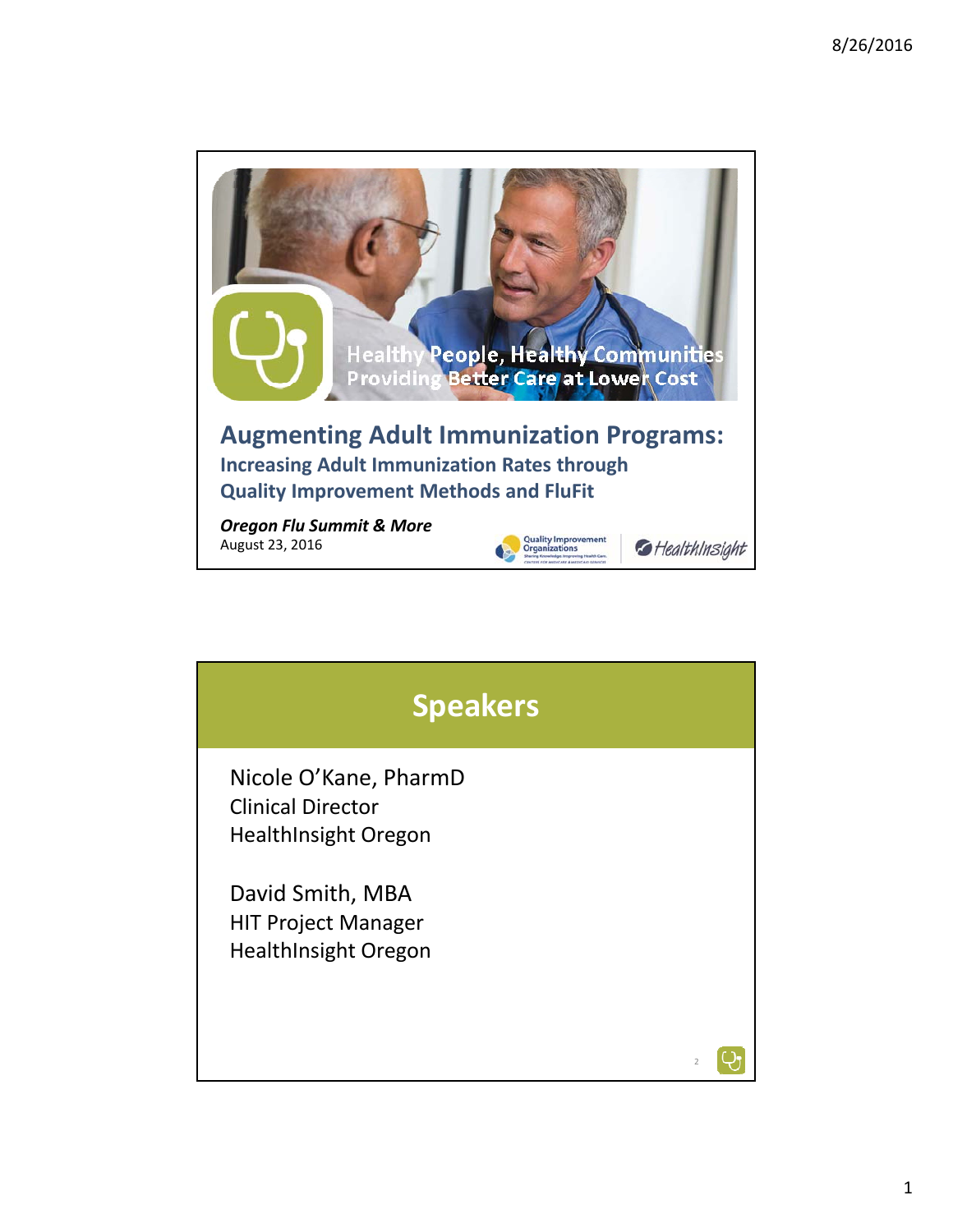## **What is HealthInsight?**

Private, non‐profit community‐based organization dedicated to improving health and health care

- Nevada, New Mexico, Oregon and Utah
- HealthInsight Oregon—formerly Acumentra Health
- Medicare Quality Innovation Network‐ Quality Improvement Organization (QIN‐QIO)
- Health Information Technology Regional Extension Center (REC)

3

Q

![](_page_1_Figure_7.jpeg)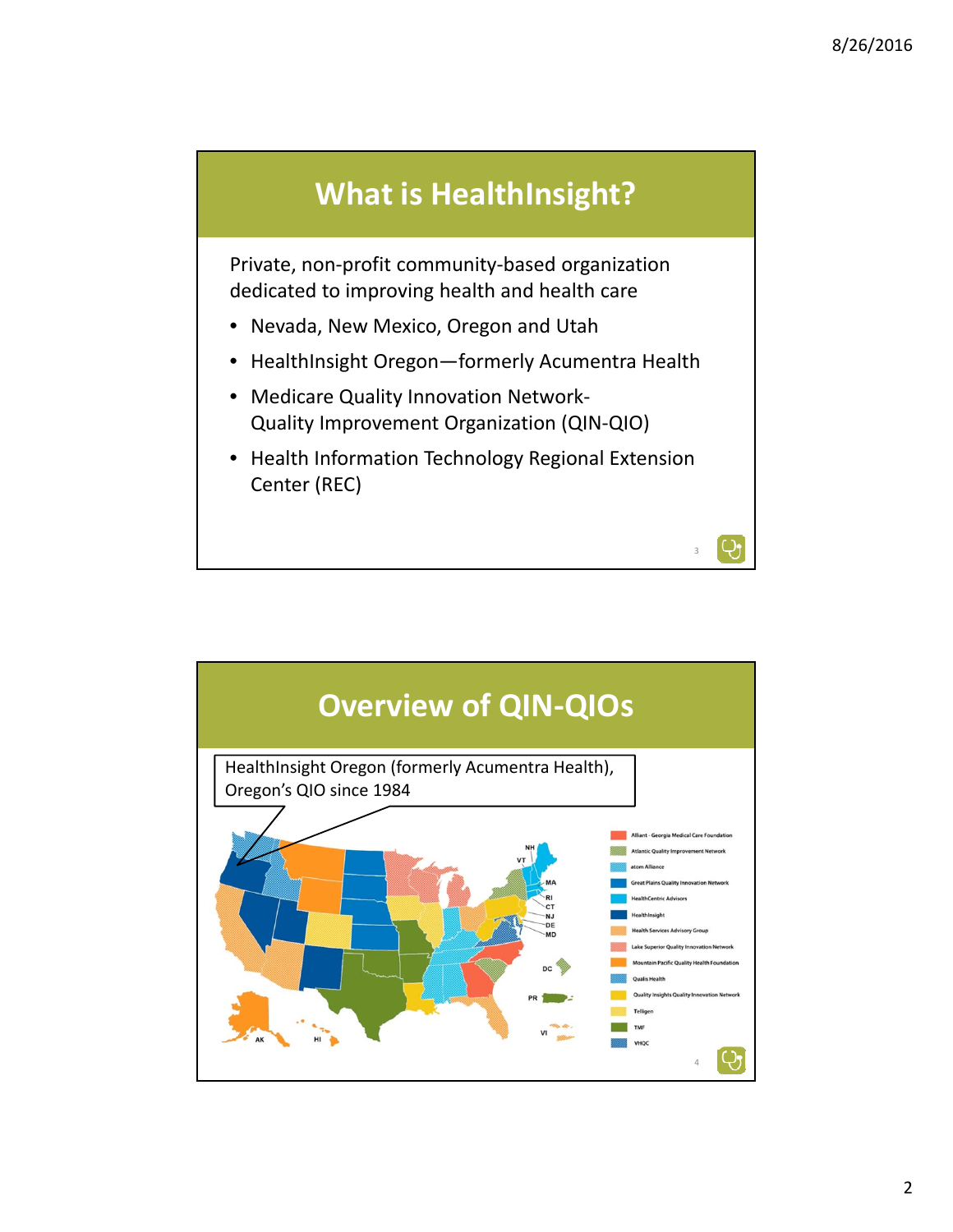![](_page_2_Figure_1.jpeg)

5

![](_page_2_Figure_2.jpeg)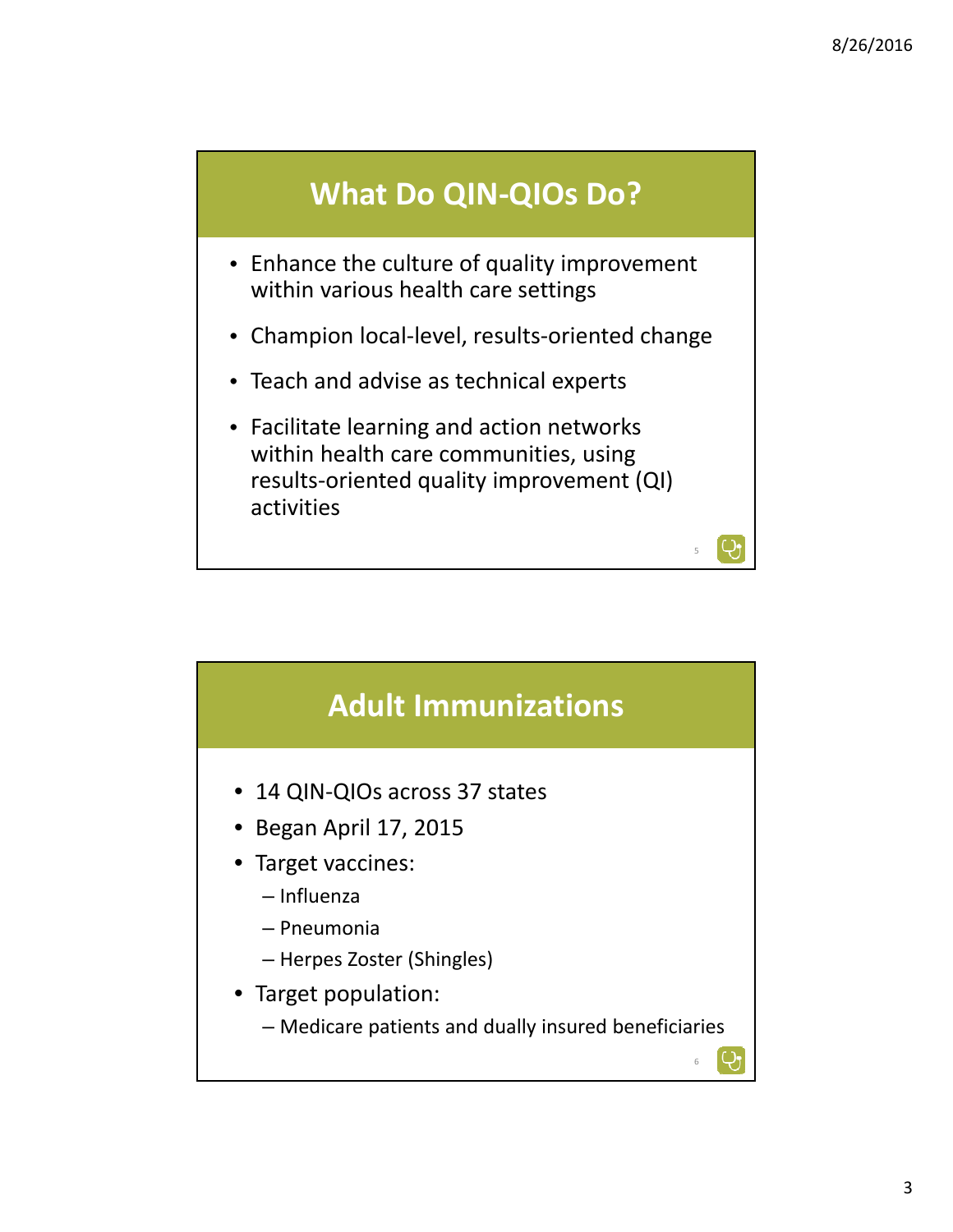![](_page_3_Figure_1.jpeg)

![](_page_3_Figure_2.jpeg)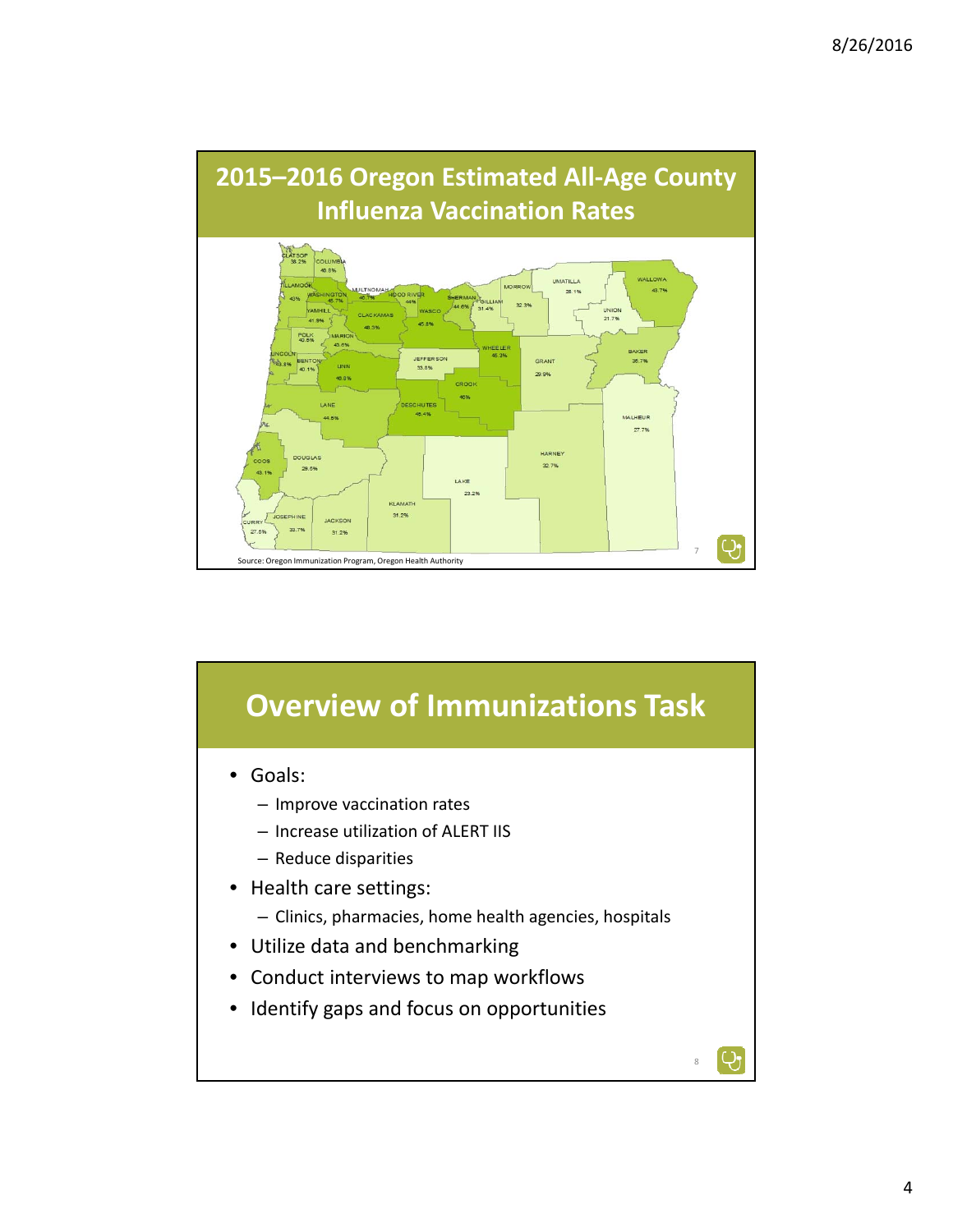## **Basic Intervention Package**

- Facilitated Discussion Survey
- 2016 Adult Immunization Schedule (CDC)
- Pneumococcal Vaccine Timing for Adults (CDC)
- Influenza and Influenza Vaccine Myths & Realities (Joint Commission)
- Quick Guide to Adult Vaccine Messaging (NAIIS)
- Nudge Behavior Scripts

![](_page_4_Figure_8.jpeg)

![](_page_4_Picture_9.jpeg)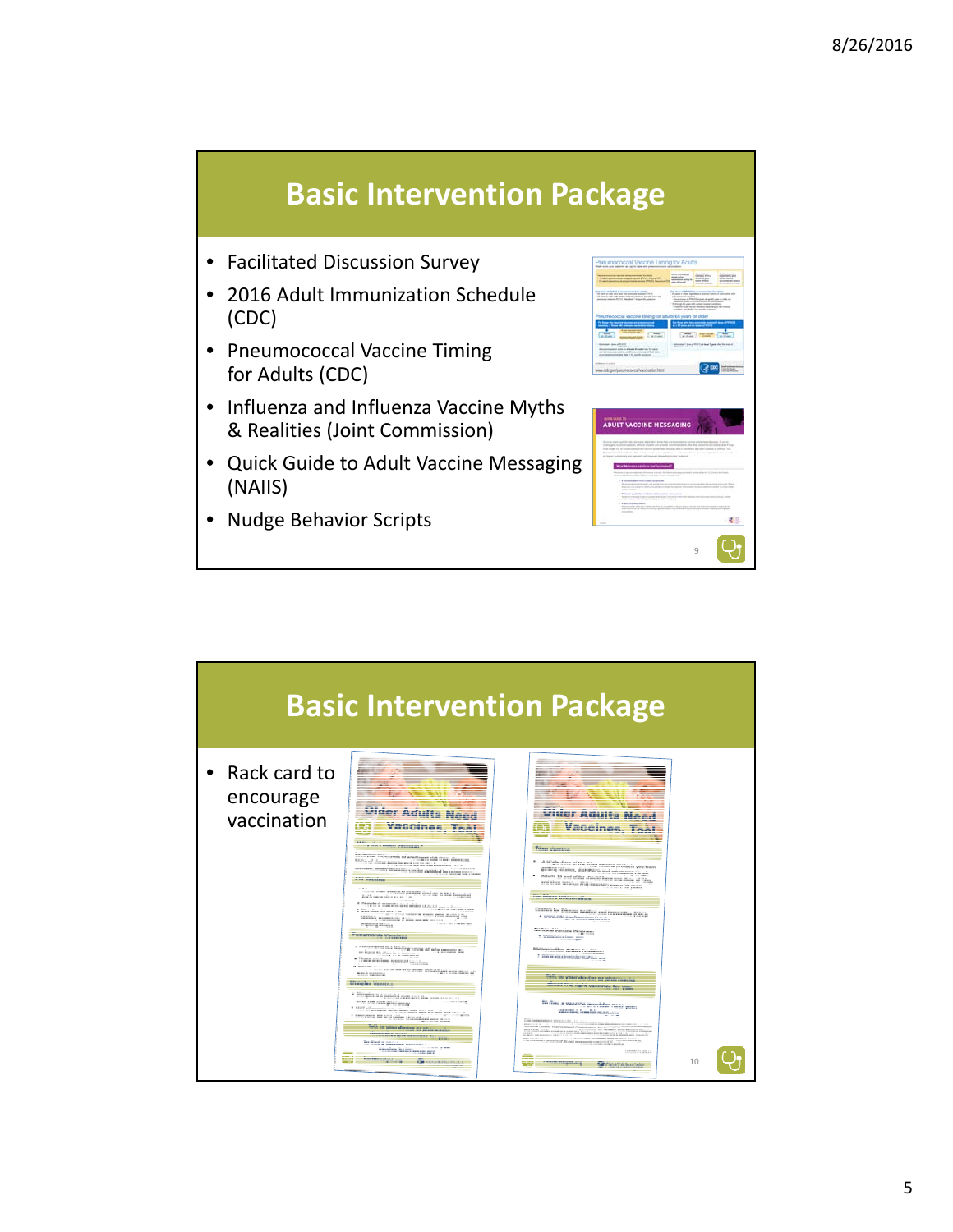![](_page_5_Figure_1.jpeg)

![](_page_5_Figure_2.jpeg)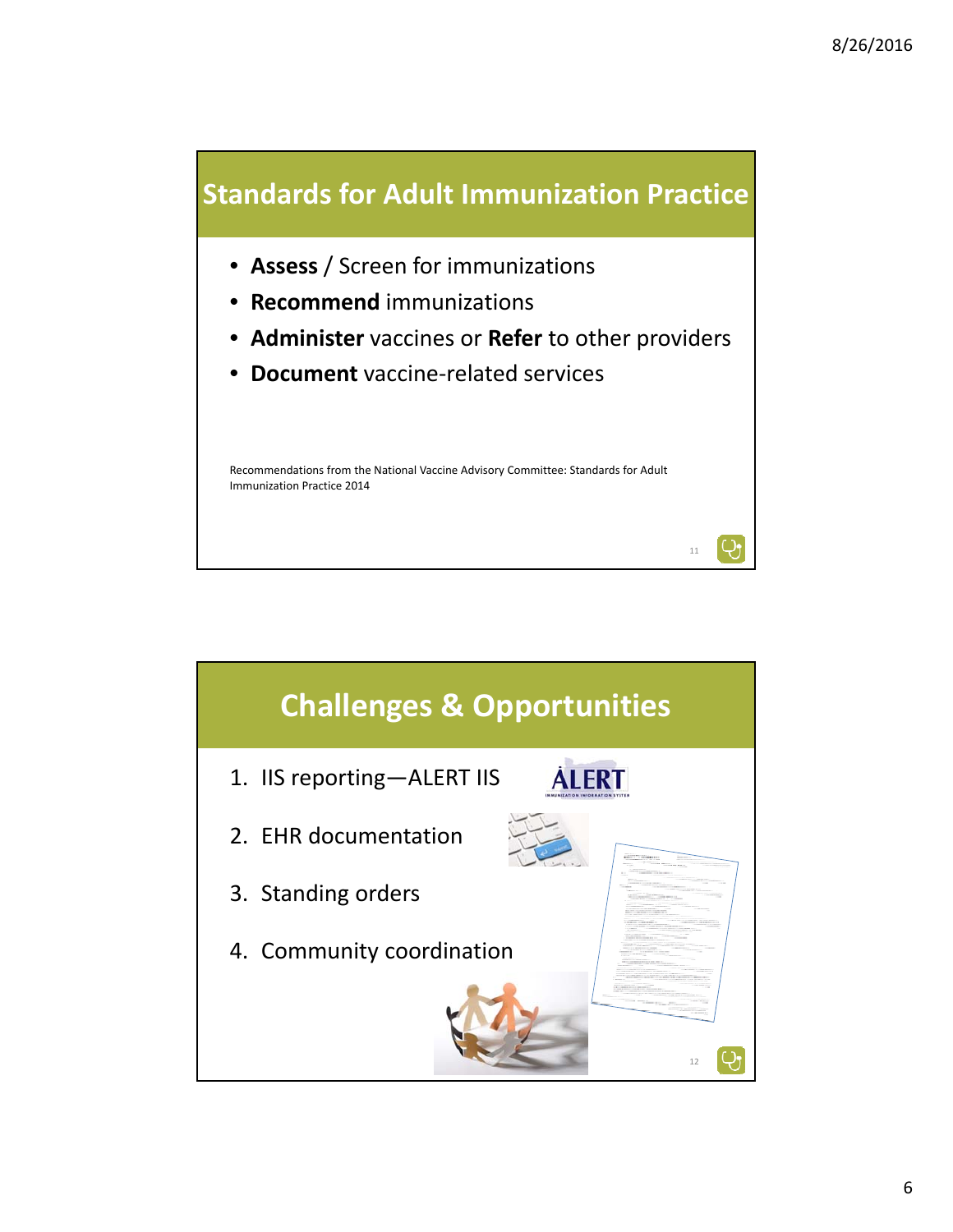![](_page_6_Figure_1.jpeg)

![](_page_6_Figure_2.jpeg)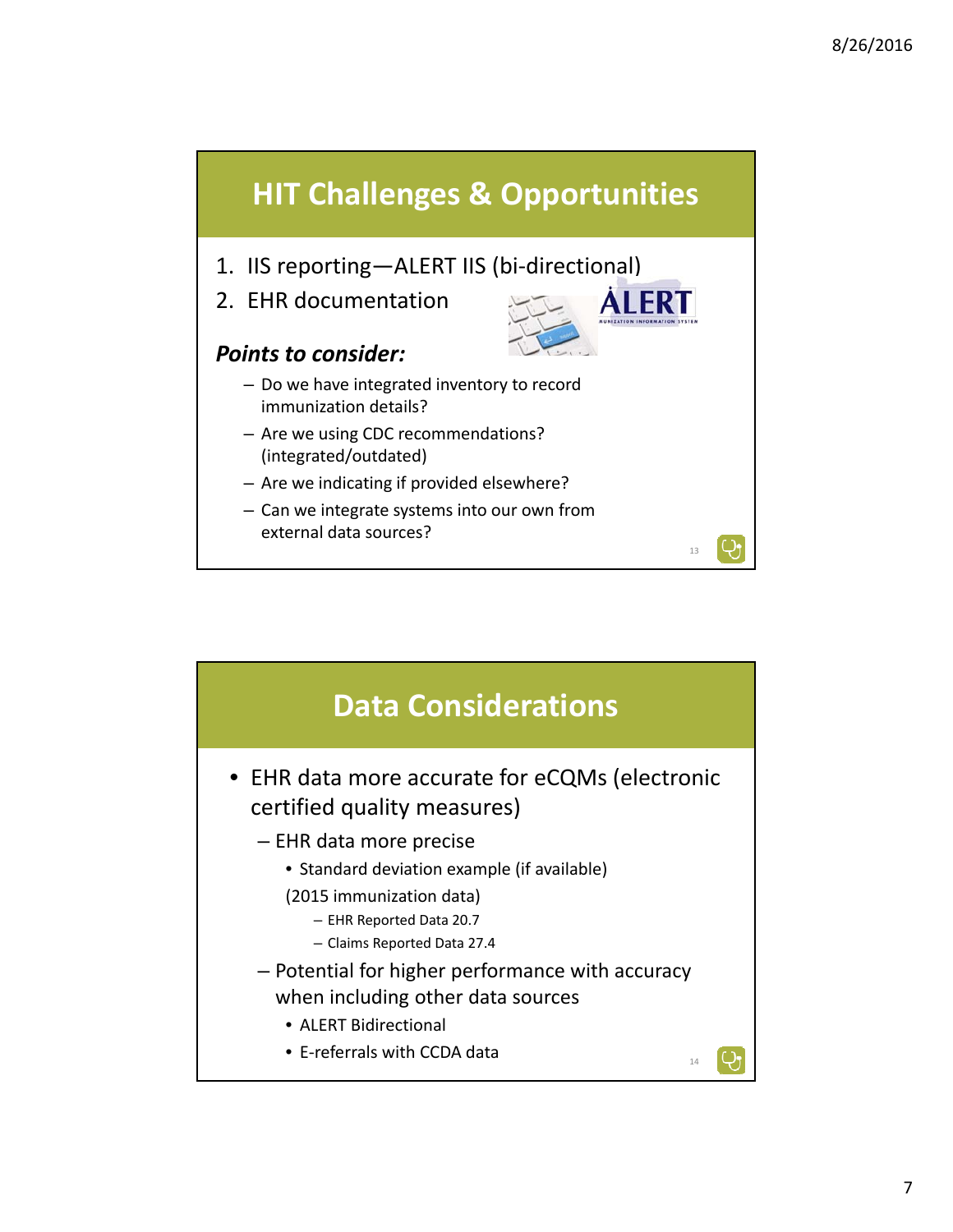![](_page_7_Figure_1.jpeg)

![](_page_7_Picture_2.jpeg)